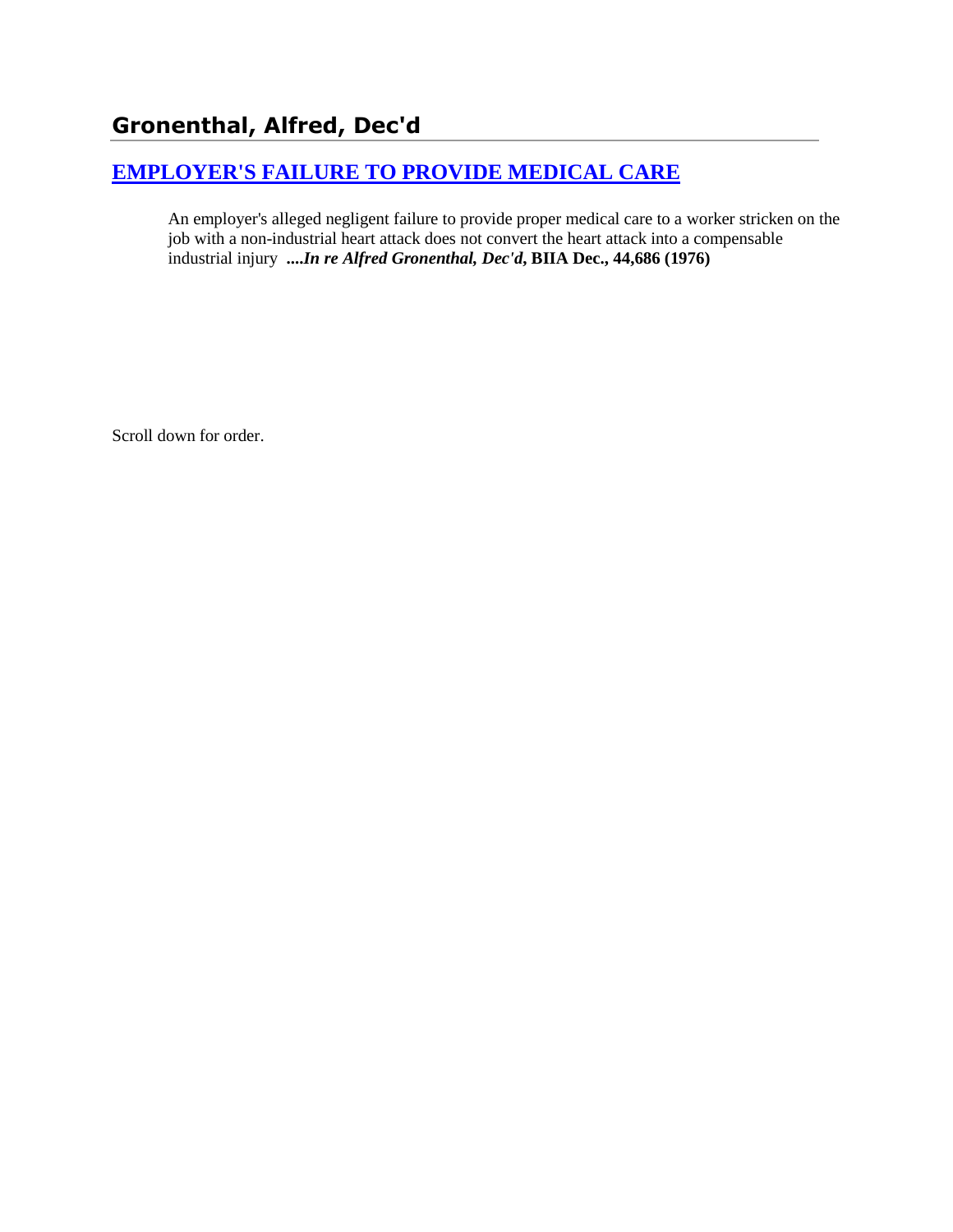#### **BEFORE THE BOARD OF INDUSTRIAL INSURANCE APPEALS STATE OF WASHINGTON**

**)**

**IN RE: ALFRED M. GRONENTHAL, DEC'D ) DOCKET NO. 44,686**

**CLAIM NO. G418606 ) DECISION AND ORDER**

APPEARANCES:

Widow-Petitioner, Jerri Gronenthal, by Schroeter, Jackson, Goldmark & Bender, per Paul Whelan and Dean Bender

Employer, REA Express, None

Department of Labor and Industries, by The Attorney General, per Richard Roth, Assistant

This is an appeal filed by the widow-petitioner on October 15, 1974, from an order of the Department of Labor and Industries dated September 23, 1974, which adhered to the provisions of a prior order rejecting the claim of the decedent, Alfred M. Gronenthal, for the reason that the condition complained of is not due to an industrial injury nor to an occupational disease. **SUSTAINED**.

## **DECISION**

Pursuant to RCW 51.52.104 and RCW 51.52.106, this matter is before the Board for review and decision on timely Petitions for Review filed by the claimant and the Department of Labor and Industries to a Proposed Decision and Order issued by a hearing examiner for this Board on June 9, 1975, in which the order of the Department dated September 23, 1974 was sustained.

The Board has reviewed the evidentiary rulings of the hearing examiner and finds that no prejudicial error was committed and said rulings are hereby affirmed.

The parties agree that the factual situation recited in the Proposed Decision and Order accords with the evidence presented.

The legal theory, upon which the instant case is predicated, is indeed a bizarre one. Factually, it is the petitioner's contention that the employer failed to provide the decedent with timely and proper medical aid, and that as a result thereof he died. This failure, it is alleged, constituted negligence on the employer's part, thereby rendering the resulting death compensable. In other

1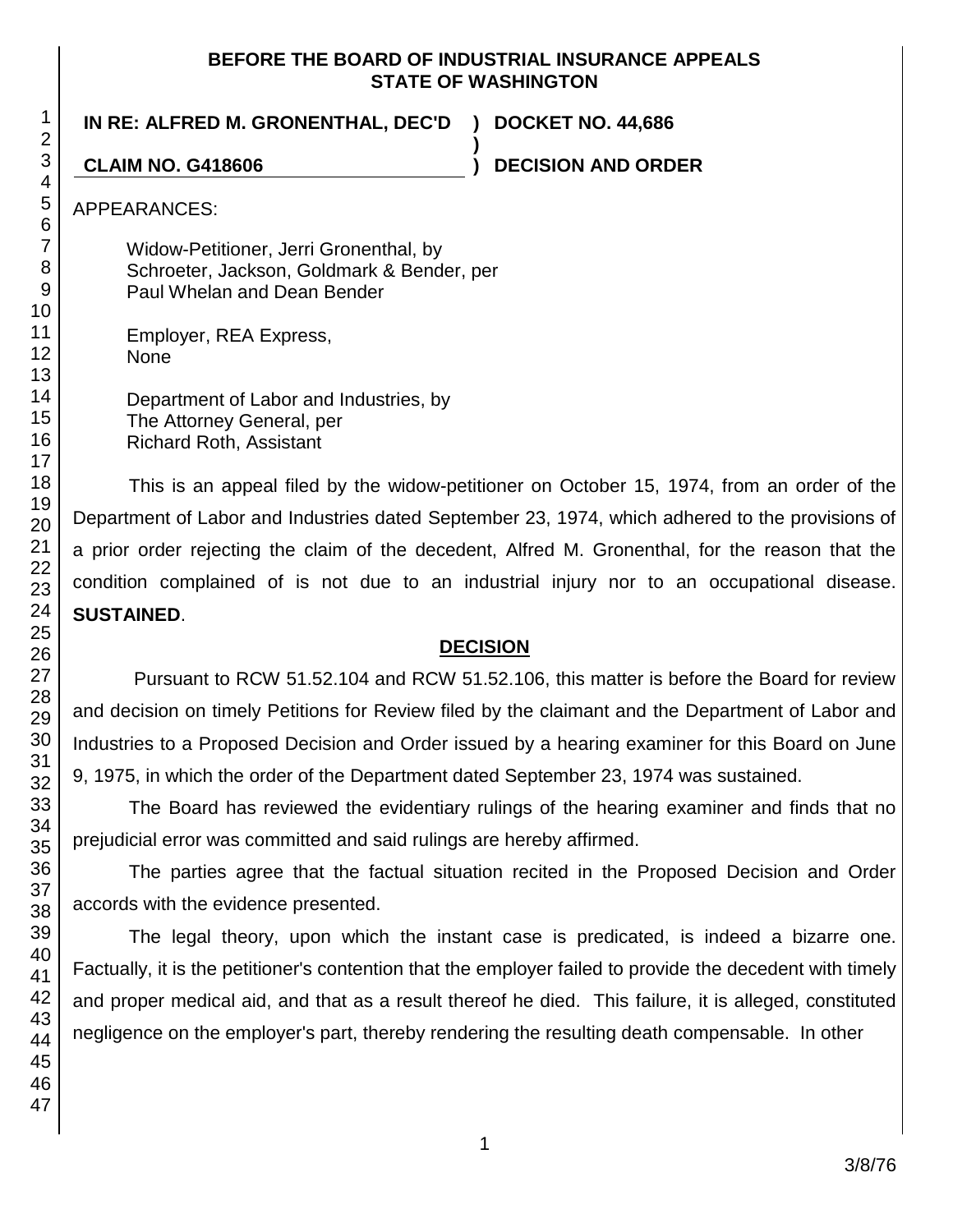words, employer negligence is the core allegation, and a finding of negligence on the employer's part is a condition precedent to a recovery on the petitioner's part. Accordingly, on its very face, the claim sounds in tort. Thus, it would seem that the petitioner's exclusive remedy would be a civil action at law for damages. It is the petitioner's position, however, that the employer's alleged negligence, having occurred during the course of the decedent's employment, gives rise to a compensable claim under Workmen's Compensation, citing out-of-state precedents as authority.

Specifically, the petitioner relies upon Lanier v. Kieckhefer - Eddy Div., 201 A. 2d 750, a 1964 opinion of the Supreme Court of New Jersey, and Baur v. Mesta Machine Company, 176 A. 2d 684, a 1962 opinion of the Supreme Court of Pennsylvania. In effect, both cases hold that where an employee is taken ill on the job and thereby rendered helpless to provide for his own care, the employer comes under a duty to exercise reasonable care to put proper medical assistance within reach of the stricken employee. Moreover, should the employer breach this duty, and should such breach result in the death of the employee, a compensable workman's compensation claim arises on behalf of the surviving widow, because of such death. The causal relationship requirement of Workmen's Compensation Law between the work and the death is deemed to be satisfied by the employer's negligence, i.e., his failure to exercise reasonable care to put proper medical care within reach of the stricken employee. The imposition of such a duty upon the employer is at marked variance with the rule of common law, and constitutes an exception thereto. As a legal precept, this exception has come to be termed the "humane instincts doctrine" and apparently descends from an earlier Pennsylvania case arising under the Federal Employers' Liability Act, 45 U. S. C. A. Section 51 et. seq. See Szabo v. Pennsylvania R.R. Company, 40 A. 2d 562(1945)

Be that as it may, the source of the law under which those two cases were decided must be taken into account. New Jersey and Pennsylvania are numbered among what is known as "accident-statute\_ jurisdictions. This means that coverage under their Workmen's Compensation Acts is predicated upon the occurrence of an industrial "accident". Neither jurisdiction statutorily defines "accident", as that term is used in their respective Acts. Rather, each gives the word "accident" its ordinary "common usage" meaning. Thus, in Dudley v. Victor Lynn Lines, Inc., 161 A. 2d 479 (N.J., 1960), a case cited and relied upon in Lanier, supra, the New Jersey Supreme Court construed "accident" under its Workmen's Compensation Act to mean an "unlooked-for mishap or untoward event which is not expected or designed." Similarly, the Pennsylvania Supreme Court, in the predecessor case to Baur, supra, subscribed to a definition of "accident" reading: "...an event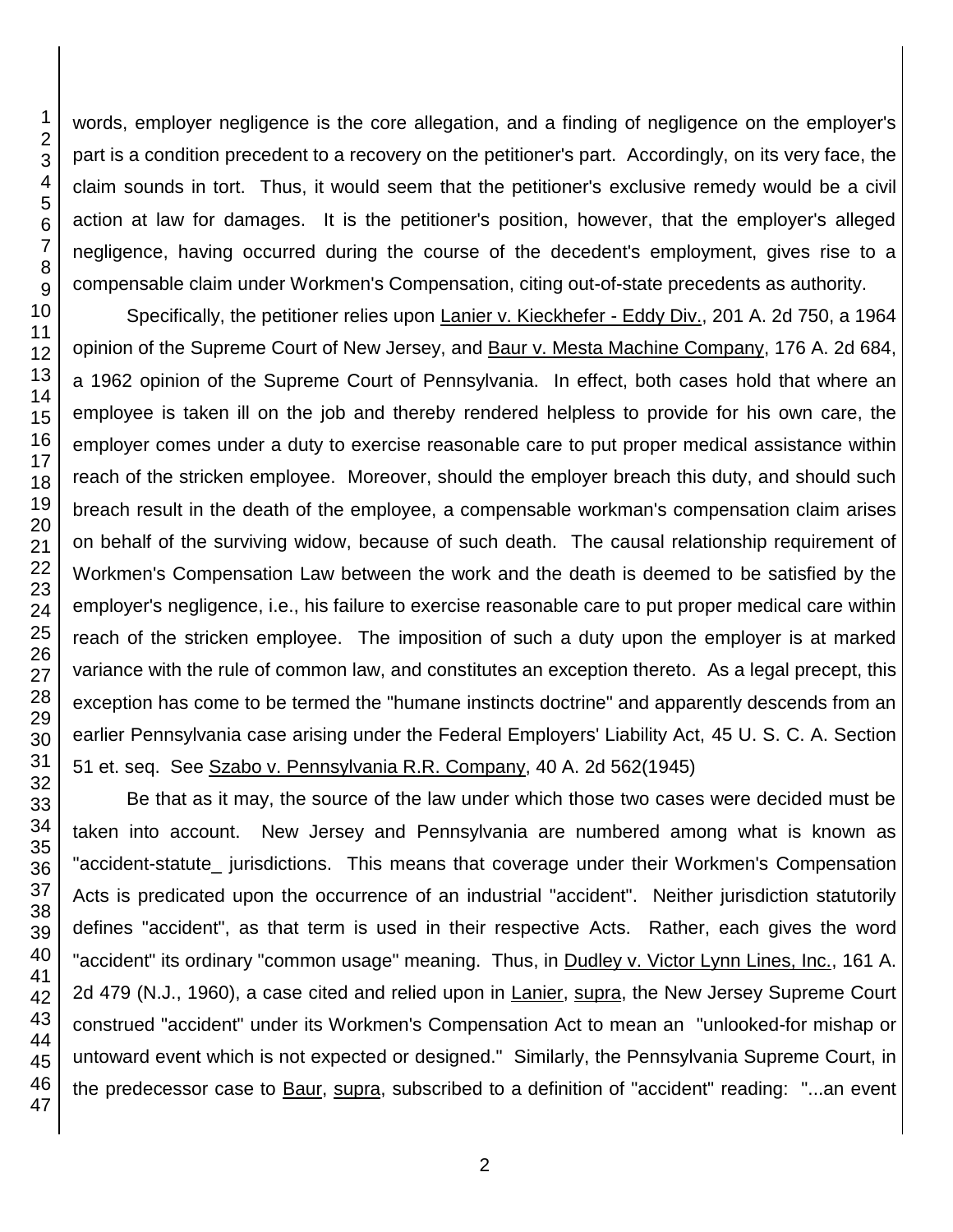that takes place without one's foresight or expectations; an undesigned, sudden, and unexpected event; chance; contingency." Baur v. Mesta Machine Company, 143 A. 2d 12 (Pa., 1958).

It was under these judicially espoused definitions that the New Jersey and Pennsylvania Supreme Courts held that the death of an employee due to the negligent failure of the employer to provide adequate medical care qualified as an industrial "accident".

To point up the fact that the instant case is governed by the Workmen's Compensation Law of Washington, and not by that of New Jersey or Pennsylvania, is, albeit obvious, of critical significance. The cornerstone of compensability under our Act is not "accident", but "injury". Rather than relegate the construction of this term to the vagaries of "common usage", as did the lawmakers of New Jersey and Pennsylvania with the term "accident", our Legislature expressly codified the definition of "injury" in RCW 51.08.100, as follows:

> "'Injury' means a sudden and tangible happening, of a traumatic nature, producing an immediate or prompt result, and occurring from without, and such physical conditions as result therefrom."

This definition is unique to Washington and distinguishes our law from that of all others. It is a distinction with a difference -- one which is perhaps most often confronted in the so-called "heart" or vascular problem cases. Whereas "accident-statute" jurisdictions commonly hold that a heart attack due to ordinary or usual work exertion qualifies as an "accident", our jurisdiction requires that the work exertion be unusual or extraordinary for the resulting heart attack or stroke to qualify as an "injury", since work exertion that is merely usual does not satisfy the statutory requirement of RCW 51.08.100, supra, of "a sudden and tangible happening, of a traumatic nature." See Spino v. Department of Labor and Industries, 1 Wn. App. 730 (1969).

In the final analysis, what we are confronted with here is an act of omission (the employer's alleged negligent failure to provide proper medical care to an employee stricken on the job with a non-industrial heart attack). As in the case of "usual exertion", we are of the view that an "omission to act" (assuming, arguendo, a duty to act) does not constitute "a sudden and tangible happening, of a trau- matic nature" within the purview of RCW 51.08.100, supra, defining "injury", and we so hold. As our Court noted in Spino, supra, "An injury must be more than a 'fortuitous event'". In Mork v. Depart-ment of Labor and Industries, 48 Wn. 2d 74 (1955), our Court stated "[f]ailure to provide the hospitalization that might have saved a man, is not an industrial injury, ...". Although, as noted by the petitioner herein, this statement is mere dictum, it still indicates the Court's reaction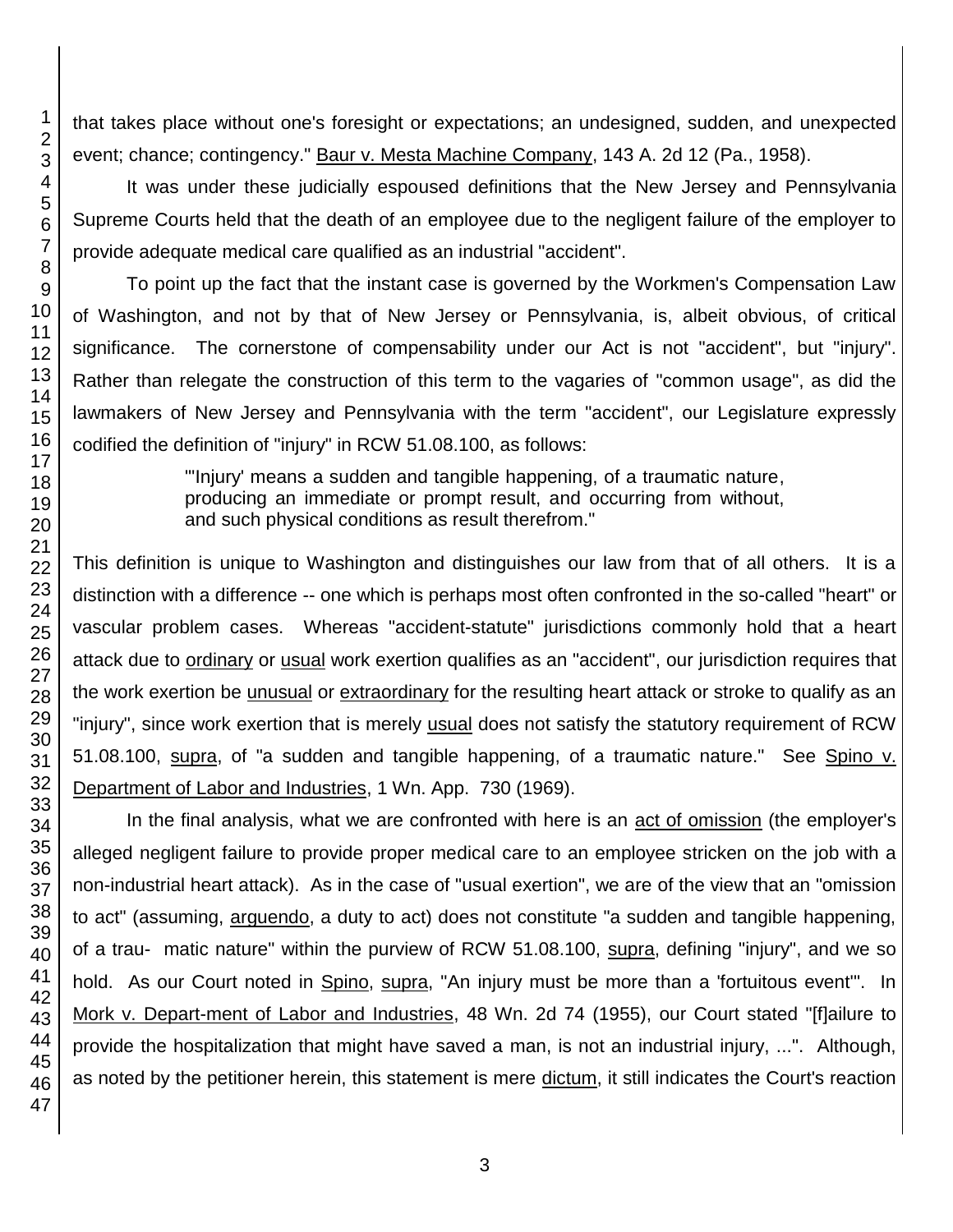to the precise point in issue here and constitutes the closest our Court has come to dealing with the question at hand.

Although we hold that the petitioner's claim herein is non- compensable as a matter of law, we must still pass upon the mixed question of fact and law as to the employer's alleged negligence, in accordance with the requirements of RCW 51.52.106, which directs this Board to make findings and conclusions as to each "contested issue of fact and law".

The employer conduct which the petitioner relies upon to support her contention of negligence is the failure of the decedent's supervisor, James E. Spellman, to summon Medic I immediately following the decedent's initial fainting spell.

As noted at the outset herein, the factual situation as recited in the Proposed Decision and Order accurately reflects the evidence, and the parties take no exception thereto. By way of augmentation, we would further highlight certain points. Namely:

- 1. The decedent had no prior history of any type of heart condition.
- 2. The decedent did not complain of chest pain either before or after his first fainting spell.
- 3. The medical evidence establishes that fainting may be due to any number of causes and is not a unique or classical sign of a heart condition or irregularity.
- 4. Following his initial fainting spell, the decedent seemed to be fully recovered, talked rationally, and gave every appearance of being normal. When questioned, the decedent merely stated he had experienced a dizzy spell and was "feeling alright". However, Mr. Spellman, the decedent's supervisor, insisted that the decedent lay down and rest while he, Mr. Spellman, proceeded to make arrangements to transport the decedent to the hospital.

In summary, we find nothing in the factual circumstances of this case to suggest a medical emergency prior to the decedent's second collapse, such as would alert a reasonably prudent mind that expert medical assistance and equipment were required. To our mind, the actions of Mr. Spellman were reasonable and prudent in all respects. In short, we find the allegation of negligence against the employer to be unsupported by the facts herein.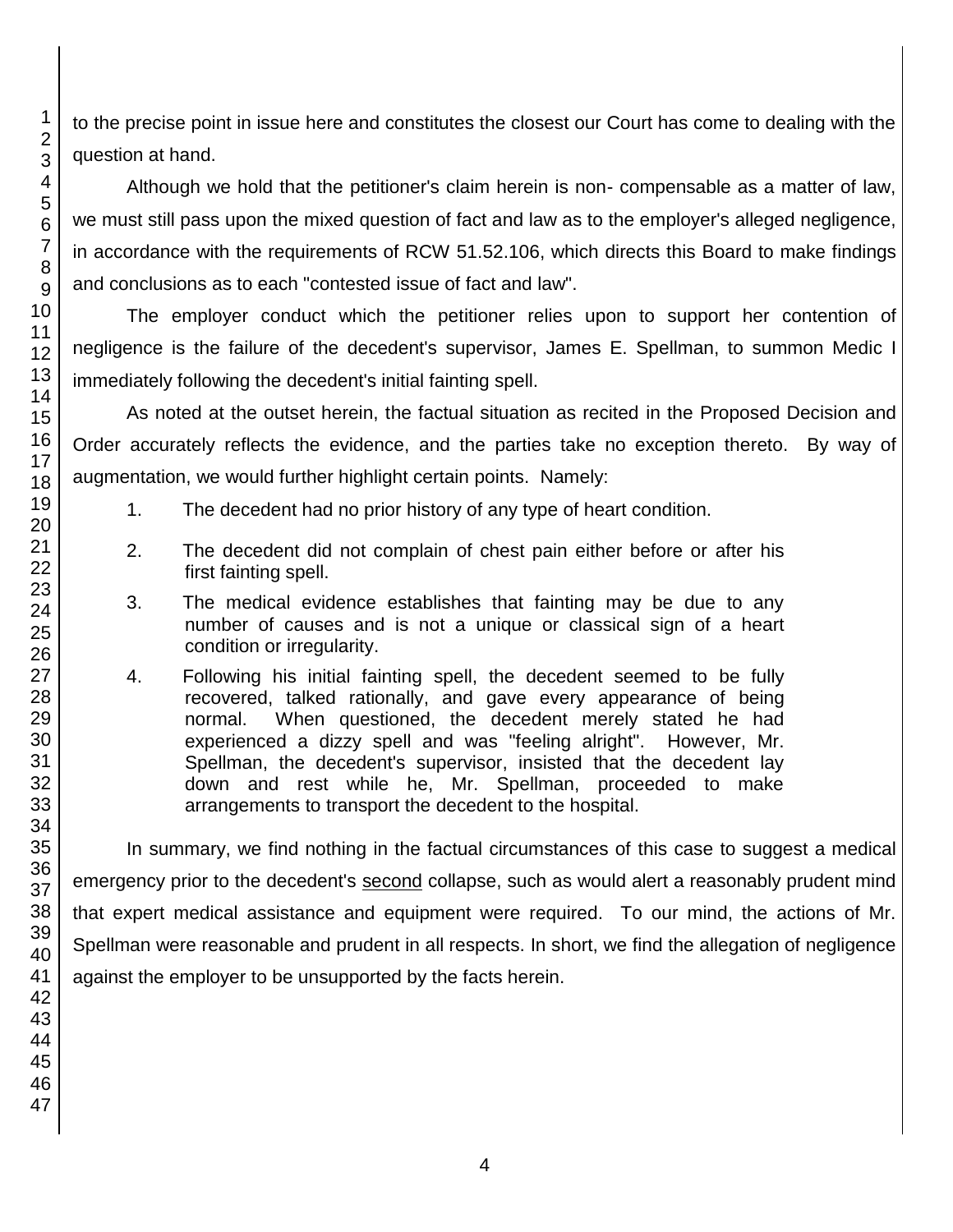### **FINDINGS OF FACT**

Based upon the entire record, the Board makes the following findings:

- 1. On April 9, 1973, Alfred M. Gronenthal, filed a claim with the Department of Labor and Industries alleging that he had sustained an industrial injury on February 25, 1973, during the course of his employment with REA Express. On November 9, 1973, the Department issued an order rejecting the claim on the grounds that the condition complained of did not constitute an industrial injury nor an occupational disease. On December 21, 1973, a notice of appeal on behalf of Alfred M. Gronenthal was filed with the Board, and on December 28, 1973, the Department issued an order reassuming jurisdiction of the claim for further investigation and consideration. On January 11, 1974, the Board issued an order denying the appeal in light of the Department's order of December 28, 1973, reassuming jurisdiction of the claim.
- 2. Alfred M. Gronenthal died on June 9, 1973 from respiratory arrest resulting from brain damage secondary to a myocardial infarction.
- 3. On January 30, 1974, Jerry Gronenthal, the petitioner herein, filed a claim for widow's benefits with the Department of Labor and Industries as the surviving widow of Alfred M. Gronenthal. On September 23, 1974, the Department issued an order adhering to the provisions of its prior order of November 9, 1973, rejecting the claim. On October 15, 1974, the petitioner filed a notice of appeal with the Board, and on October 25, 1974, the Board issued an order granting the appeal.
- 4. Appellate proceedings were conducted before the Board of Industrial Insurance Appeals, and on June 9, 1975, a hearing examiner of the Board entered a Proposed Decision and Order in connection with this appeal. Thereafter, within the time allotted by law, Petitions for Review were filed and the case referred for review by the Board pursuant to RCW 51.52.106.
- 5. On February 25, 1973, the decedent, Alfred M. Gronenthal, suffered a fainting spell while engaged in his usual and routine work duties of unloading packages from a van onto roller belts. When he was first discovered by his supervisor, James E. Spellman, he was on his feet leaning against the inside wall of a van. Upon being questioned by Mr. Spellman, the decedent stated he was "a little bit dizzy", and Mr. Spellman instructed him to come out of the van and sit down until he got over it. As the decedent stepped down out of the van, he started to drop, but was caught and raised up by Mr. Spellman. The decedent did not lose consciousness at this time, but upon being raised up he seemed to come to completely. The decedent professed to be feeling alright at this time, and Mr. Spellman sat him down and went to get him a glass of water. As Mr. Spellman returned with the glass of water, he met the decedent walking towards him and when Mr. Spellman asked the decedent why he was up and about, the decedent responded by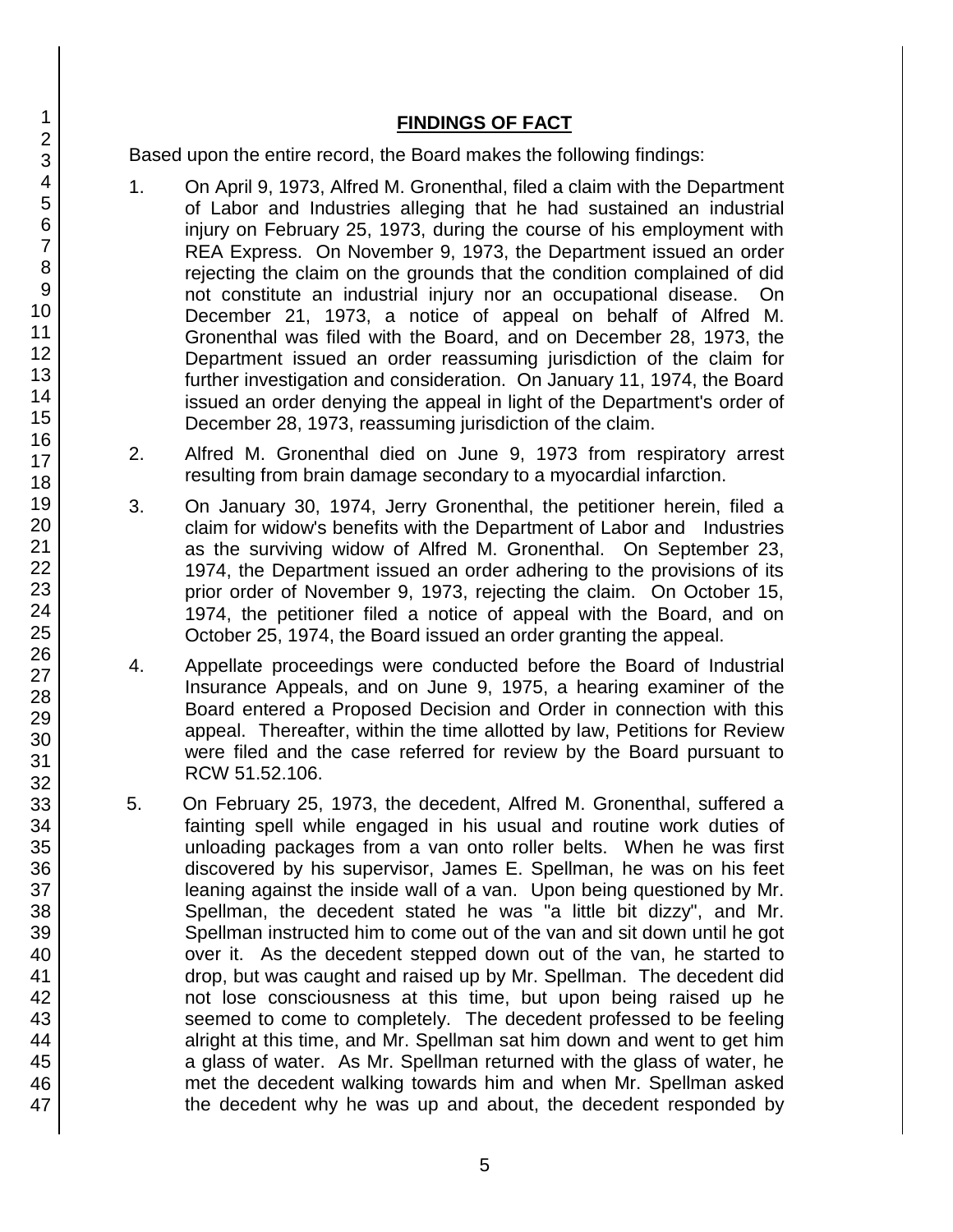saying that he was feeling alright. Mr. Spellman, however, insisted that the decedent go to the lunch room and lay down, a distance of approximately 300 feet. The decedent proceeded to the lunch room where he laid on a cot. In the meantime, Mr. Spellman tried to contact a hospital to tell them he was bringing the decedent in to be checked. After about five minutes, Mr. Spellman returned to check on the decedent, and the decedent again insisted he was alright. However, Mr. Spellman told him he was taking him to the hospital anyway, to be checked by a doctor. Leaving the lunch room, Mr. Spellman and the decedent walked about 200 feet, the length of the warehouse, and then descended down a short flight of stairs. The decedent suddenly collapsed at the bottom of the stairs where he lost consciousness. Mr. Spellman immediately summoned Medic I, which arrived approximately four minutes from the time of the call. Upon arrival, the Medic I unit found no heart response in the decedent and instituted emergency measures to activate the heart, and then transported the decedent to the hospital. The decedent remained in a coma from the time of his collapse until his death on June 9, 1973.

- 6. At no time prior to the decedent's final collapse did he complain of chest pain or of feeling ill. Following his initial fainting spell, he talked rationally, appeared to be normal, and professed, on several occasions, to be feeling alright.
- 7. The decedent had no known history of any kind of heart condition.
- 8. There is no evidence that the claimant was subjected to anything other than his usual and normal work exertion on February 25, 1973.
- 9. The medical evidence establishes that fainting may be due to a number of causes and is not unique to a heart condition or irregularity.
- 10. The weight of the medical evidence establishes, on a more probable than not basis, that the decedent would not have suffered fatal brain damage secondary to his myocardial infarction had expert medical care and equipment been immediately available at the time of the decedent's final collapse.

### **CONCLUSIONS OF LAW**

Based upon the foregoing findings, the Board makes the following conclusions:

- 1. The Board has jurisdiction of the parties and the subject matter of this appeal.
- 2. The failure of Mr. James E. Spellman, the decedent's supervisor, to call Medic I immediately following the decedent's initial fainting spell at work does not render the decedent's resulting death compensable as an industrial injury, within the meaning of the Washington Workmen's Compensation Law.